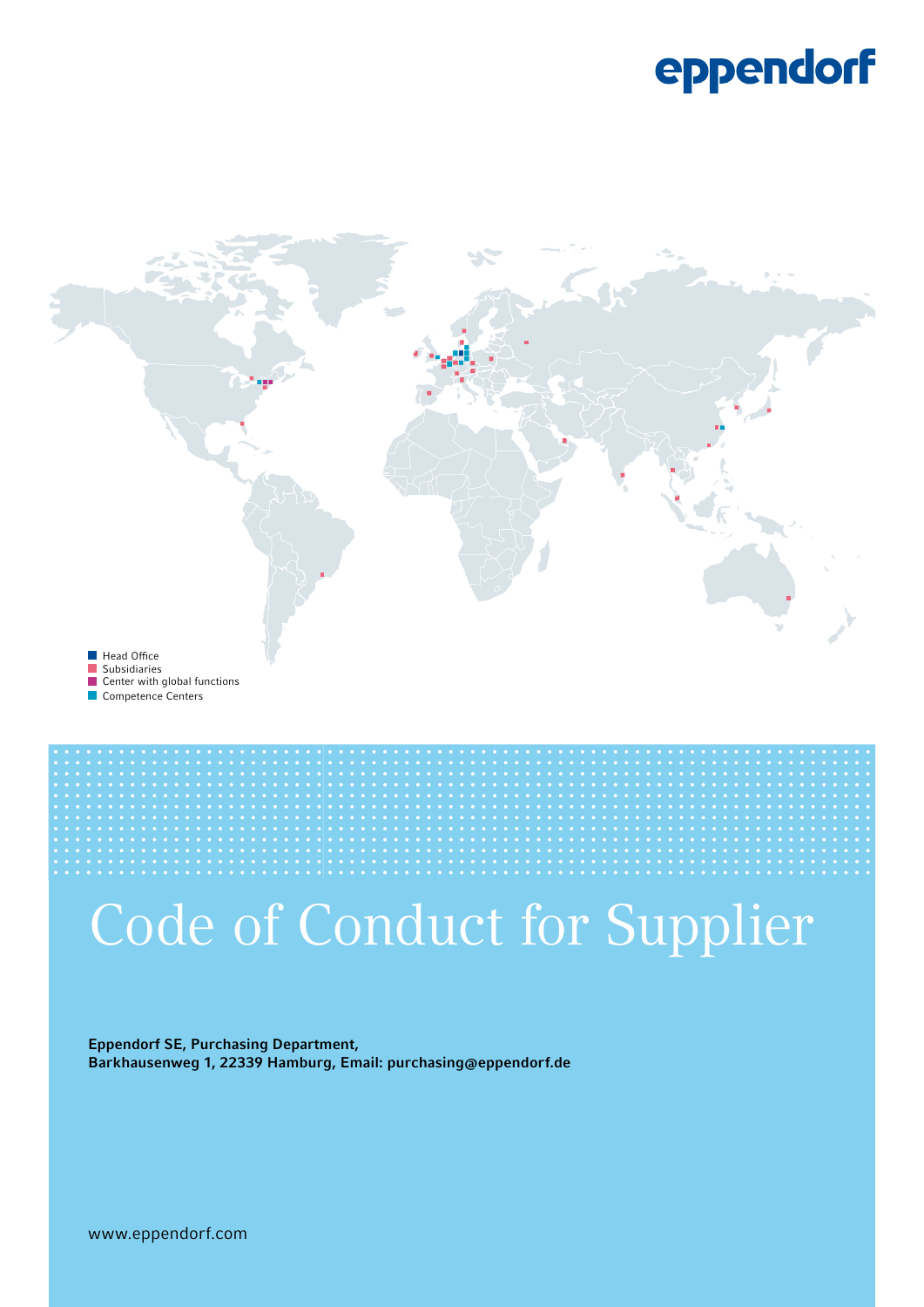### eppendorf

### Code of Conduct for Supplier

#### Our understanding of sustainability in supplier management

At Eppendorf (meaning Eppendorf SE and all its affiliates), we consider sustainability to be an essential component of our business processes. As a technology group with high materials competency in the Life Science sector, we purchase raw materials, commodities and services from suppliers worldwide, so as to secure the sustainable success of our customers by providing innovative solutions for products and services.

This requires responsible management that strives for a long-term, value-added business model. For this reason, our suppliers are an integrated part of our sustainability strategy. In all our procurement activities, we carefully take into consideration a set of economic, process-driven and technical criteria as well as essential social and ecological factors such as human rights, labor conditions, anti-corruption concerns and environmental protection.

#### Conduct towards employees

At Eppendorf, we expect that our suppliers respect and comply with the fundamental rights granted to all employees under applicable national statute. Furthermore, we expect our suppliers to fully recognize the labor standards issued by the International Labor Organization (ILO), taking into due account the applicable laws and regulations in different countries and at different sites.

#### Child labor

At Eppendorf, we expect our suppliers to prohibit and refrain from any kind of child labor within their organization.

#### Discrimination

At Eppendorf, we expect that our suppliers promote equal opportuni-ties and equal treatment. Furthermore, we expect our suppliers to prohibit any form of discrimination in recruiting, promoting or selecting employees for basic or advanced training programs. Within the organization of our suppliers, no employee may be discriminated against based on his or her gender, age, color, race, nationality, sexual orientation, disabilities or religious conviction.

#### Occupational health and safety

At Eppendorf, we expect our suppliers to fully comply with applicable national statute governing health and safety at work. Furthermore, our suppliers are expected to establish and maintain an appropriate occupational health and safety management system (e.g., in accordance

#### Environmental protection

At Eppendorf, we expect our suppliers to comply with all applicable national laws, regulations and standards to protect the environment. Our suppliers are expected to establish and maintain a suitable environmental management system (e.g., in accordance with ISO

At Eppendorf, we expect that our suppliers comply with applicable national statute, with the principles of the United Nations Global Compact, and with the Eppendorf Code of Conduct for Supplier. Furthermore, we expect our suppliers to introduce suitable processes within their organizations that support compliance with applicable statute and that drive continuous improvements with regard to the requirements laid out in the Eppendorf Code of Conduct for Suppliers. Moreover, we expect from our suppliers to ensure compliance with these principles and requirements by all their affiliates. For the purposes of this Code of Conduct for Supplier, an affiliated company shall mean an enterprise in which one of the parties holds a direct or indirect participating interest of more than 50% of the voting registered capital.

#### Forced labor

At Eppendorf, we expect our suppliers to prohibit any kind of forced labor in their organization.

#### Freedom of association

At Eppendorf, we expect our suppliers to respect the right of their employees, to the full extent of applicable national statute, to form a worker council, collective bargaining unit or other employee representations, and to enter into collective bargaining.

#### Remuneration and working time

At Eppendorf, we expect our suppliers to fully comply with applicable national statute on working time. Furthermore, we expect that the employees of our suppliers receive a remuneration which is in line with applicable national statute.

with OHSAS 18001, or national equivalent). This includes containing actual as well as potential health and safety risks at work. Moreover, our suppliers are expected to train their employees for the purpose of preventing accidents and occupational diseases as best as possible.

14001, or national equivalent) to minimize environmental impact and hazards, and to improve environmental protection in their everyday operations.